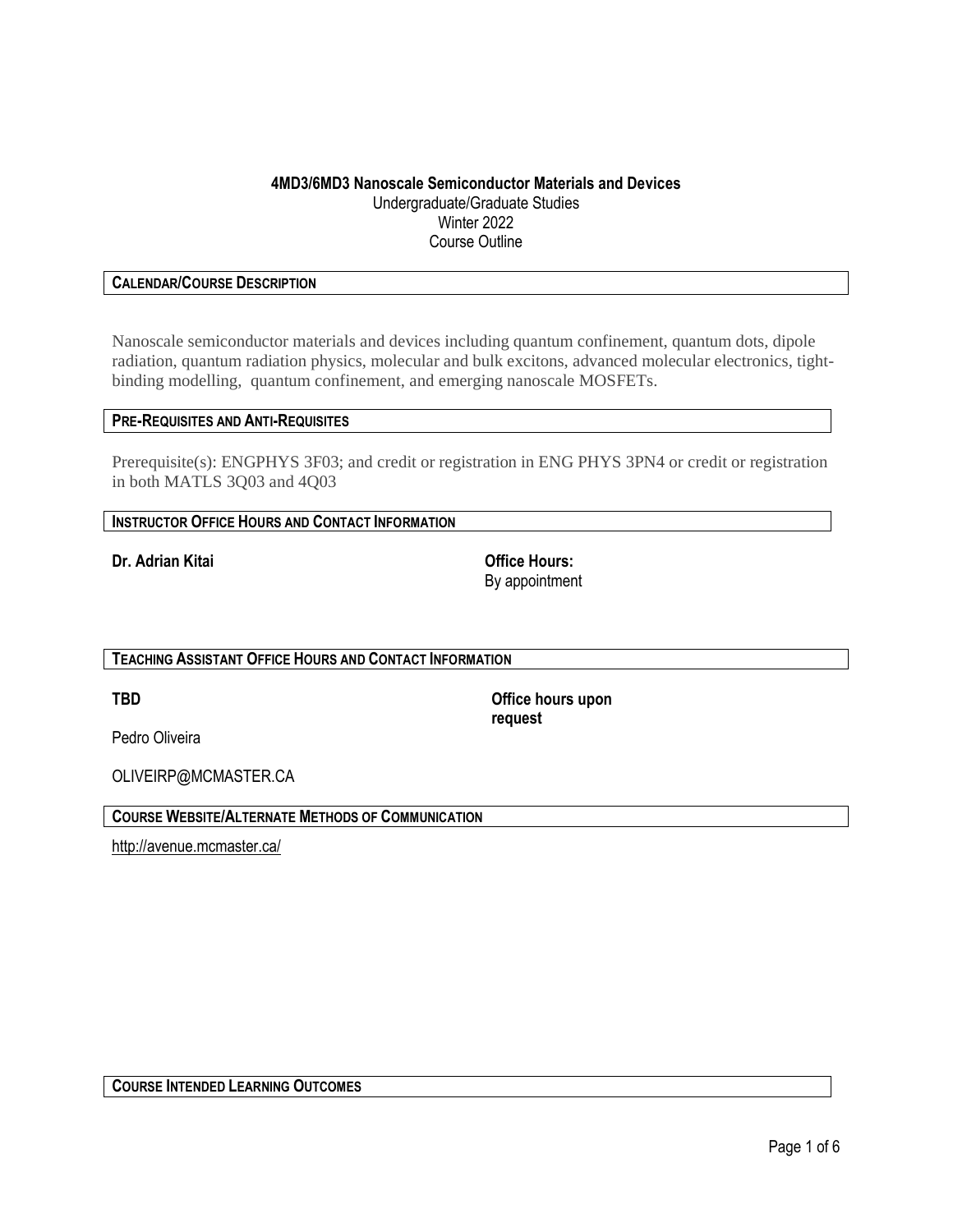By the end of this course, students should have a firm grasp of the following topics

- Carrier inversion in semiconductors
- Electronic properties of semiconductor surfaces and interfaces
- Debye length and Debye screening
- Modified work functions
- Semiconductor surface carrier mobility models
- Thermionic emission in semiconductors
- Fowler-Nordheim carrier transport
- Flash memory physics
- The MOS capacitor
- The MOS transistor
- Sub-10nm Finfets and advanced MOS design
- Quantum dots
- Quantum dot bandgap modelling
- Vibrational states
- Frank Condon principle
- Stokes shift
- Quantum description of radiation theory
- Dipole radiation matrix elements
- Selection rules
- Excitons
- Molecular electron transport
- Sigma and pi bonds
- Pi bands
- Singlet and triplet states
- Molecular excitons
- Homo and lumo states
- Scanning tunnelling microscopy and homo and lumo state imaging
- Dexter and Forster energy transfer
- Phosphorescent molecules and spin-orbit coupling
- Thermally stimulated delayed fluorescence
- OLED devices
- Graphene, Dirac point, Photon-like carrier transport
- Transition metal dichalcogenide (TMD) two dimensional semiconductors
- Surface reconstruction
- Image potential states at metal surfaces
- TMD coulomb scattering
- Tight binding models and the density functional theory approach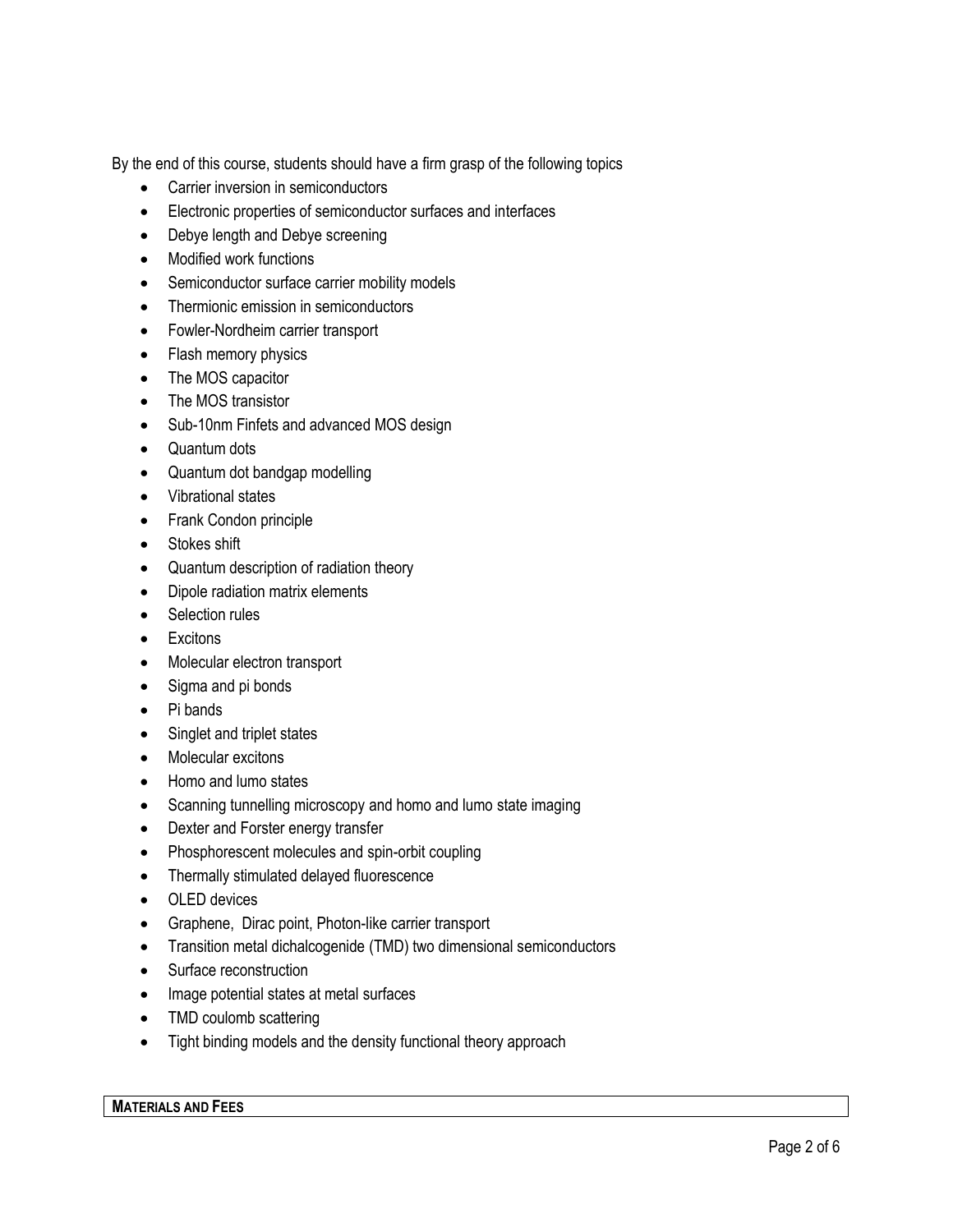### **Recommended Texts:**

1) Principles of Solar Cells, LEDs and Related Devices: The Role of the p-n Junction, Second Edition (2019), John Wiley, by Adrian Kitai

2) Other supplementary material to be made available at no cost

# **Supplementary References:**

To be specified during course

# **Calculator:**

Any non-networked calculator is acceptable.

| <b>COURSE FORMAT AND EXPECTATIONS</b> |  |
|---------------------------------------|--|
|                                       |  |
|                                       |  |
|                                       |  |
| <b>COURSE SCHEDULE</b>                |  |

1) Lectures: Monday 9:30am, Tuesday 10:30am, Thursday 9:30am starting week 1 on MS Teams

| <b>ASSESSMENT</b>          |        |  |
|----------------------------|--------|--|
|                            |        |  |
| Component                  | Weight |  |
| Assignments                | 20%    |  |
| Midterm                    | 20%    |  |
| <b>Class Participation</b> | 20%    |  |
| Research Project           | 20%    |  |
| Final Exam                 | 20%    |  |
| Total                      | 100%   |  |

For 6MD3 each of the above components becomes 18% except research Project becomes 28%

**Class participation** includes 2 short Powerpoint presentations worth 10% each. The presentations will be based on homework problem solutions. You will be assigned a homework problem to present on at least one week ahead of your scheduled presentation date.

### **ACCREDITATION LEARNING OUTCOMES**

### To Be Determined

The Learning Outcomes defined in this section are measured for Accreditation purposes only and will not be directly taken into consideration in determining a student's grade in the course.

For more information on Accreditation, please visit: [https://www.engineerscanada.ca](https://www.engineerscanada.ca/)

### **EQUITY, DIVERSITY, AND INCLUSION**

Every registered student belongs in this course. Diversity of backgrounds and experiences is expected and welcome. You can expect your Instructor to be respectful of this diversity in all aspects of the course, and the same is expected of you.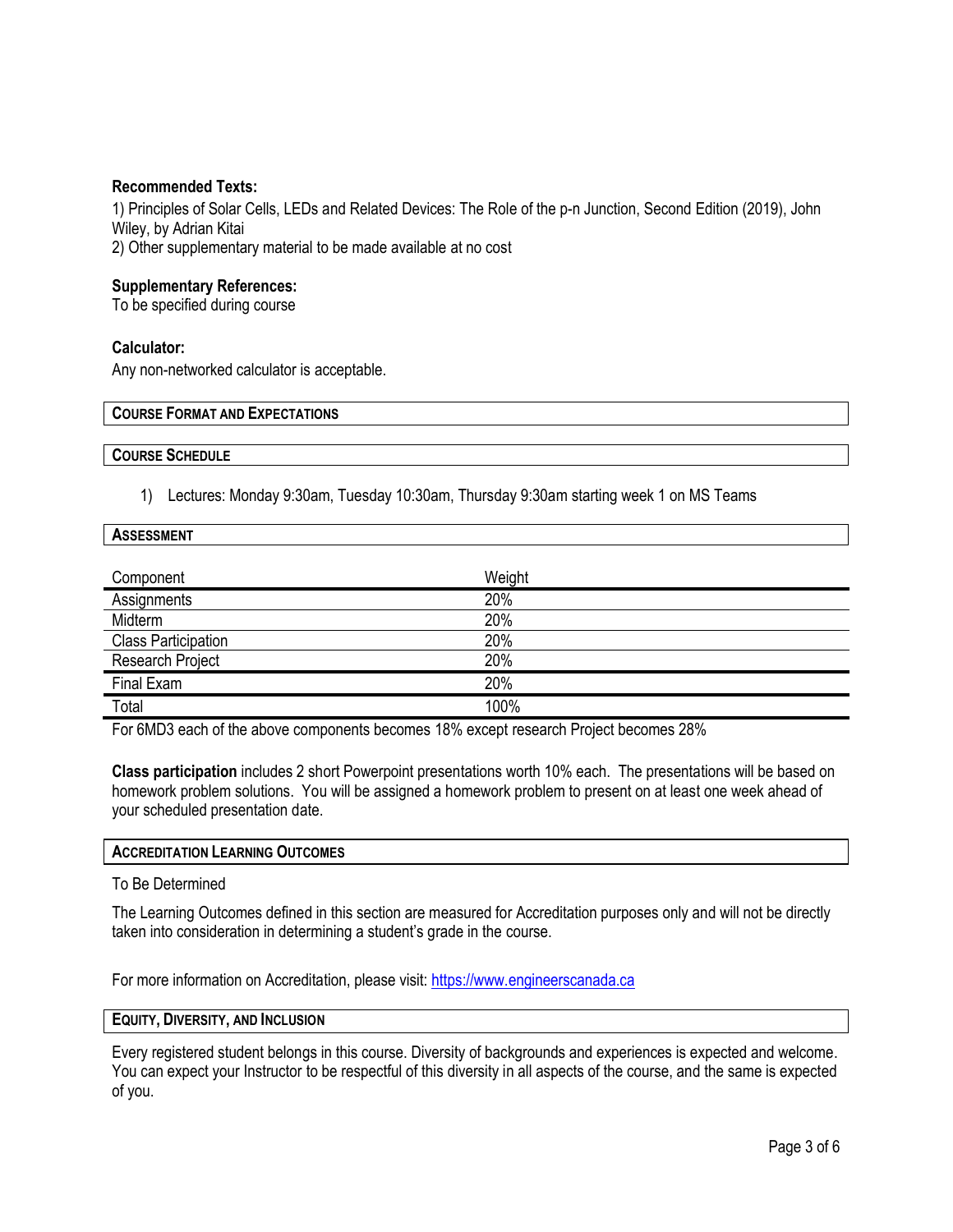The Department of Engineering Physics is committed to creating an environment in which students of all genders, cultures, ethnicities, races, sexual orientations, abilities, and socioeconomic backgrounds have equal access to education and are welcomed and treated fairly. If you have any concerns regarding inclusion in our Department, in particular if you or one of your peers is experiencing harassment or discrimination, you are encouraged to contact the Chair, Associate Undergraduate Chair, Academic Advisor or to contact the Equity and [Inclusion](https://equity.mcmaster.ca/) Office.

### **PHYSICAL AND MENTAL HEALTH**

For a list of McMaster University's resources, please refer to the [Student Wellness Centre.](https://wellness.mcmaster.ca/)

#### **ACADEMIC INTEGRITY**

You are expected to exhibit honesty and use ethical behaviour in all aspects of the learning process. Academic credentials you earn are rooted in principles of honesty and academic integrity. **It is your responsibility to understand what constitutes academic dishonesty.**

Academic dishonesty is to knowingly act or fail to act in a way that results or could result in unearned academic credit or advantage. This behaviour can result in serious consequences, e.g. the grade of zero on an assignment, loss of credit with a notation on the transcript (notation reads: "Grade of F assigned for academic dishonesty"), and/or suspension or expulsion from the university. For information on the various types of academic dishonesty please refer to the *[Academic Integrity Policy](https://secretariat.mcmaster.ca/app/uploads/Academic-Integrity-Policy-1-1.pdf)*[,](https://secretariat.mcmaster.ca/app/uploads/Academic-Integrity-Policy-1-1.pdf) located at https://secretariat.mcmaster.ca/university-policies-proceduresguidelines/

The following illustrates only three forms of academic dishonesty:

- 1. plagiarism, e.g. the submission of work that is not one's own or for which other credit has been obtained.
- 2. improper collaboration in group work.
- 3. copying or using unauthorized aids in tests and examinations.
- 4.

# **COURSES WITH AN ON-LINE ELEMENT**

McMaster is committed to an inclusive and respectful community. These principles and expectations extend to online activities including electronic chat groups, video calls and other learning platforms.

*Some courses may* use on-line elements (e.g. e-mail, Avenue to Learn (A2L), LearnLink, web pages, capa, Moodle, ThinkingCap, etc.). Students should be aware that, when they access the electronic components of a course using these elements, private information such as first and last names, user names for the McMaster e-mail accounts, and program affiliation may become apparent to all other students in the same course. The available information is dependent on the technology used. Continuation in a course that uses on-line elements will be deemed consent to this disclosure. If you have any questions or concerns about such disclosure, please discuss this with the course instructor.

#### **CONDUCT EXPECTATIONS**

As a McMaster student, you have the right to experience, and the responsibility to demonstrate, respectful and dignified interactions within all of our living, learning and working communities. These expectations are described in the *Code of Student Rights & [Responsibilities](https://secretariat.mcmaster.ca/app/uploads/Code-of-Student-Rights-and-Responsibilities.pdf)* (the "Code"). All students share the responsibility of maintaining a positive environment for the academic and personal growth of all McMaster community members, **whether in person or online**.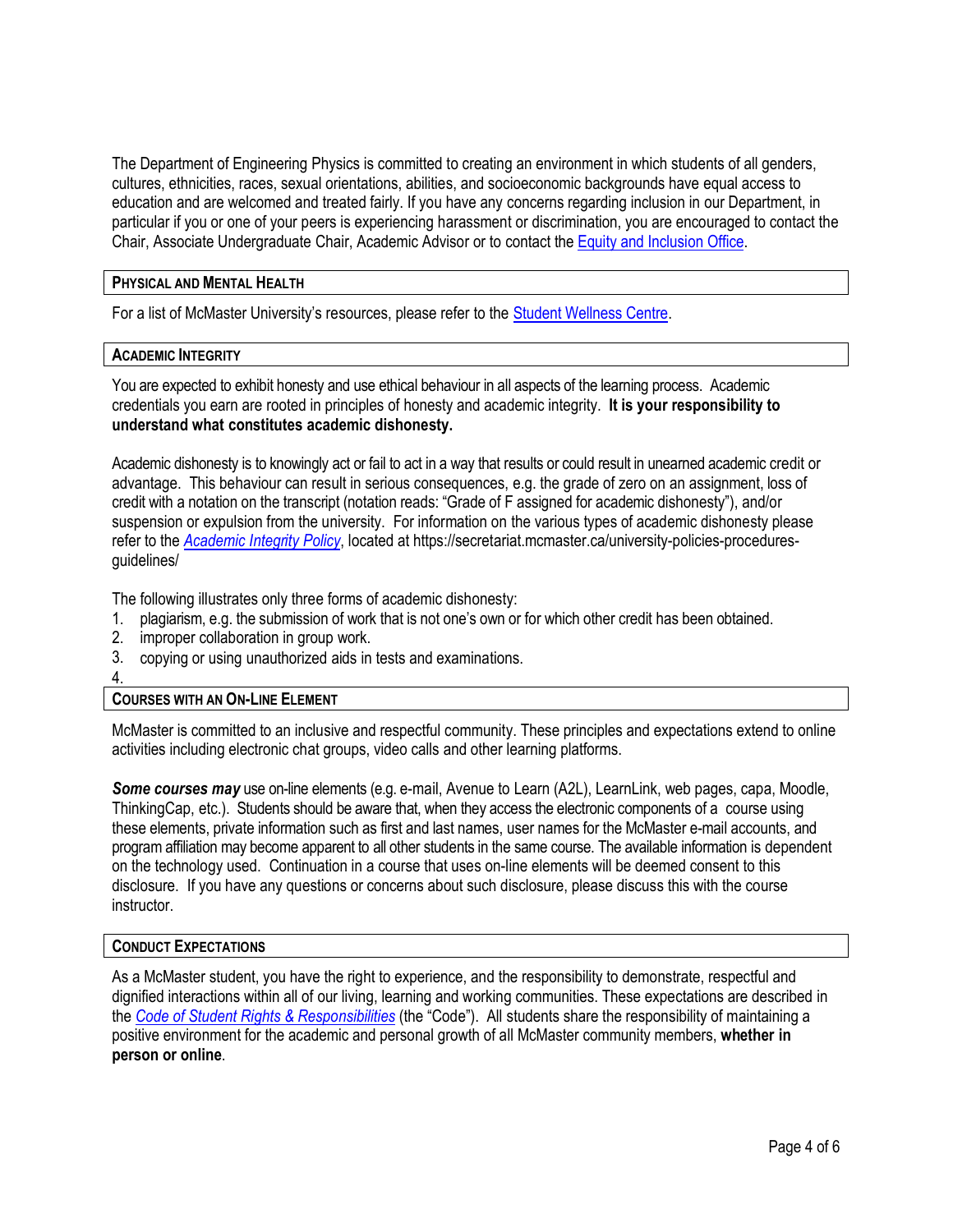It is essential that students be mindful of their interactions online, as the Code remains in effect in virtual learning environments. The Code applies to any interactions that adversely affect, disrupt, or interfere with reasonable participation in University activities. Student disruptions or behaviours that interfere with university functions on online platforms (e.g. use of Avenue 2 Learn, WebEx or Zoom for delivery), will be taken very seriously and will be investigated. Outcomes may include restriction or removal of the involved students' access to these platforms.

# **ACADEMIC ACCOMMODATION OF STUDENTS WITH DISABILITIES**

Students with disabilities who require academic accommodation must contact Student [Accessibility Services](https://sas.mcmaster.ca/) (SAS) at 905-525-9140 ext. 28652 or [sas@mcmaster.ca](mailto:sas@mcmaster.ca) to make arrangements with a Program Coordinator. For further information, consult McMaster University's *[Academic Accommodation](https://secretariat.mcmaster.ca/app/uploads/Academic-Accommodations-Policy.pdf) of Students with Disabilities* policy.

# **SUBMISSION OF REQUEST FOR RELIEF FOR MISSED ACADEMIC WORK**

In the event of an absence for medical or other reasons, students should review and follow the Academic Regulation in the Undergraduate Calendar "Requests for Relief for Missed Academic Term Work".

- 1. **Relief for missed academic work worth less than 25% of the final grade resulting from medical or personal situations lasting up to three calendar days:**
	- Use th[e McMaster Student Absence Form](http://mcmaster.ca/msaf/) (MSAF) on-line self-reporting tool. No further documentation is required.
	- Students may submit requests for relief using the MSAF once per term.
	- An automated email will be sent to the course instructor, who will determine the appropriate relief. Students must immediately follow up with their instructors. Failure to do so may negate the opportunity for relief.
	- The MSAF cannot be used to meet a religious obligation or to celebrate an important religious holiday.
	- The MSAF cannot be used for academic work that has already been completed attempted.
	- An MSAF applies only to work that is due within the period for which the MSAF applies, i.e. the 3-day period that is specified in the MSAF; however, all work due in that period can be covered by one MSAF.
	- The MSAF cannot be used to apply for relief for any final examination or its equivalent. See *Petitions for Special Consideration* above.
- 2. **For medical or personal situations lasting more than three calendar days, and/or for missed academic work worth 25% or more of the final grade, and/or for any request for relief in a term where the MSAF has been used previously in that term:**
	- Students must report to their Faculty Office to discuss their situation and will be required to provide appropriate **supporting documentation**.
	- If warranted, the Faculty Office will approve the absence, and the instructor will determine appropriate relief.

# **ACADEMIC ACCOMMODATION FOR RELIGIOUS, INDIGENOUS OR SPIRITUAL OBSERVANCES (RISO)**

Students requiring academic accommodation based on religious, indigenous or spiritual observances should follow the procedures set out in the [RISO](https://secretariat.mcmaster.ca/app/uploads/2019/02/Academic-Accommodation-for-Religious-Indigenous-and-Spiritual-Observances-Policy-on.pdf) policy. Students should submit their request to their Faculty Office *normally within 10 working days* of the beginning of term in which they anticipate a need for accommodation or to the Registrar's Office prior to their examinations. Students should also contact their instructors as soon as possible to make alternative arrangements for classes, assignments, and tests.

#### **COPYRIGHT AND RECORDING**